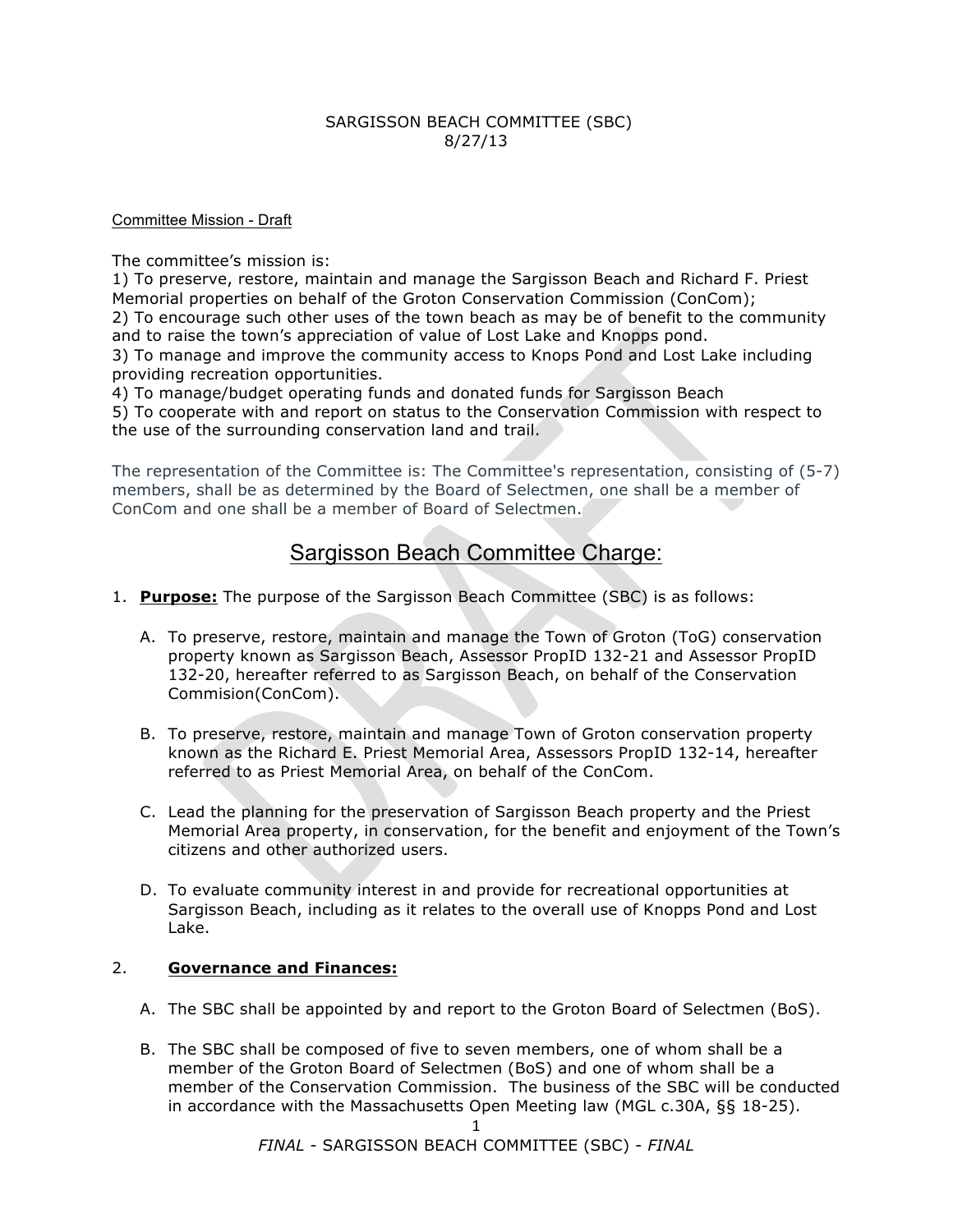- C. Members of the SBC shall be appointed to three year terms by majority vote of the BoS. Upon the initial appointment shall be staggered. For example: 7 member board: three shall be appointed for a three year term, two shall be appointed for two year terms, 2 shall be appointed for a one year term.
- D. Annually, by majority vote, the members of the SBC will elect a Chairperson and a Secretary. The Secretary's responsibility include preparation and maintenance of meeting minutes as required by section 22 of MGL c. 30A, the Massachusetts Open Meeting law.
- E. SBC shall oversee the ToG, Water Safety Department to be renamed Sargisson Beach Department in future budgets, Line Items 1680 and 1681, and shall use the funds for operations of Sargisson Beach and Priest Memorial Area, including for a Park Ranger, Lifeguards and other expenses related to the safety and operations of the properties and any potential recreation and maintenance uses on the properties.
- F. For FY14, conservation funds normally provided for Sargisson Beach and Priest Memorial Area, already allocated, or in progress by ConCom, shall be made available to SBC, upon establishment of the SBC. FY15 budget and future budget shall be revised to place these funds on a line item under Sargisson Beach Department, Line Item 1682 Property Maintenance and Conservation. If additional budget is required for FY14, then a reserve fund request or line item transfer should occur at 2014 Spring Town Meeting.
- G. SBC shall seek funding from Town of Groton general funds, for the expressed purpose of providing recreational activities on the Sargisson Beach property. The amount and use of this annual appropriation shall be determined by SBC in consultation with Town Manager.
- H. SBC shall have sole use of funds provided to the Town of Groton (ToG), at the time the Town accepted Sargisson Beach as a gift to the Town for care, and gifts made in memorial to Harvey Sargisson for upkeep and other explicit activities on the property, shall be at the sole discretion of the SBC, subject to conditions of any said gifts.
- I. SBC shall have sole use of funds donated to and held by the ToG and specifically designated for use at Sargisson Beach shall be at the discretion of the SBC.
- J. Not later than the 2nd Wednesday of November of each year, provide an Annual Report to the BoS outlining, utilization rates and monies expended by SBC for the past fiscal year and current fiscal year to date. At the same time, provide the BoS with a proposed budget for the following fiscal year.
- K. By  $1<sup>st</sup>$  Wed of April and  $2<sup>nd</sup>$  Wed of October of each year provide ConCom and BoS with an updated property management plan for the Sargisson Beach and Priest Memorial Property.
- L. SBC may request CPA funds to further recreational activities and site improvements at Sargisson Beach and Priest Memorial Area.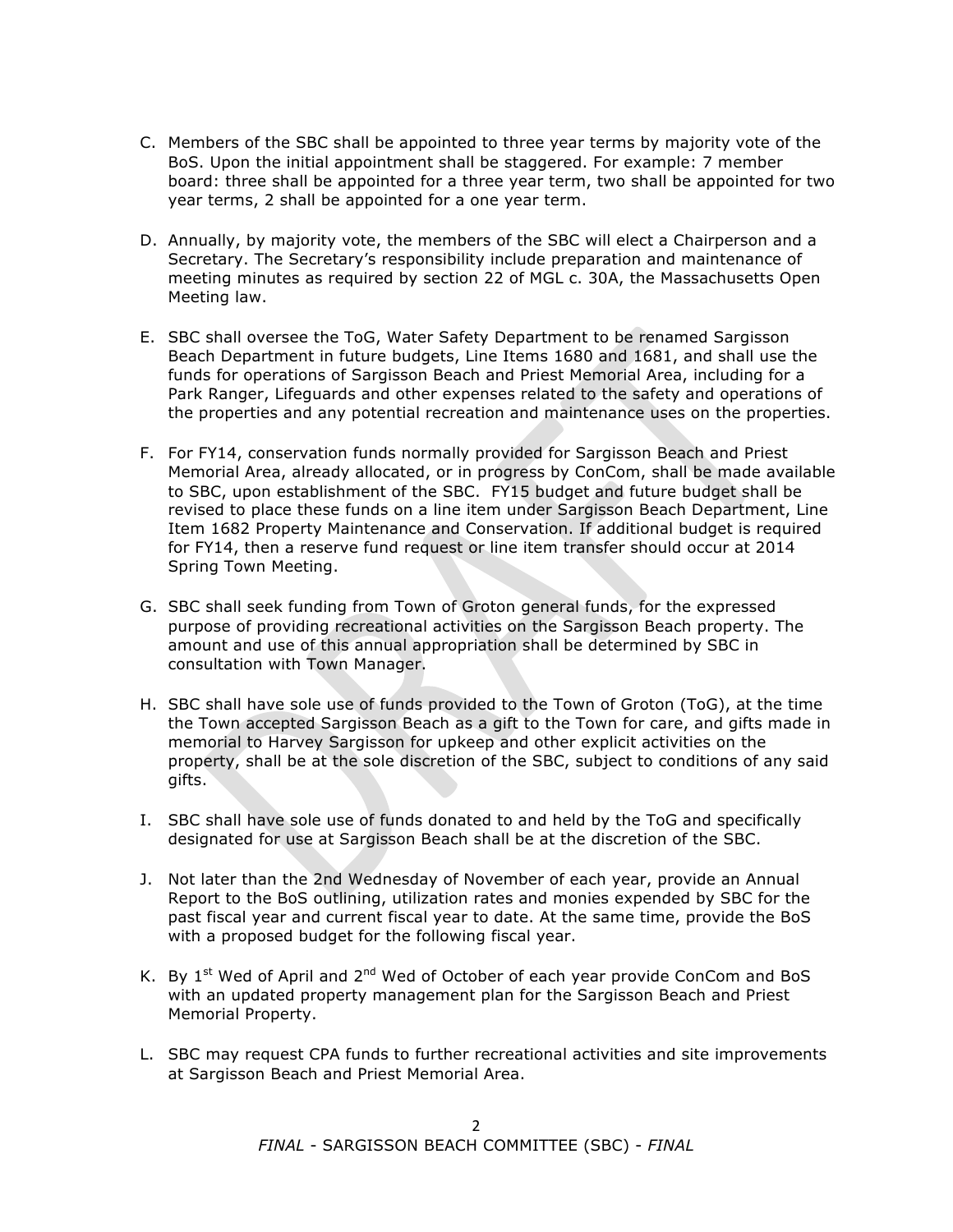M. Pursue grants from any and all sources to further recreation activities at Sargisson Beach and Priest Memorial Area.

## 3. **Major Dependencies:**

- A. The Board of Selectmen shall resolve any conflicts between Town Boards.
- B. SBC shall act as the manager of Sargisson Beach, and depend upon the ConCom to review compliance with Wetlands Protection Act (MGL Ch.131, §40) and Regulations (310 CMR 10.00) and the Town of Groton Wetlands Protection Bylaw (Ch. 215 of the Town Code).
- C. SBC will depend on the Department of Public Works to launch, haul out and maintain Town owned floats used at Sargisson Beach.
- D. SBC will depend on the Department of Public Works for bulk trash removal services at Sargisson Beach parking lot.
- E. SBC shall depend on the Board of Health for monitoring the water quality at Sargisson Beach.
- F. SBC shall depend on the Great Ponds Advisory Committee (GPAC) and Groton Lakes Association (GLA) to maintain the health of the lake and remediate invasive species from the lake as a whole to create a safe swimming environment. SBC shall work with GPAC, GLA, Harvester Committee, and DPW to guarantee any weeds removed by SBC are disposed of consistent with best practices.
- G. SBC will depend on the Groton Police Department for general law enforcement and property protection activities as well as parking enforcement.
- H. SBC will work with the Town Manager to submit an annual operating budget for SBC for approval at Town Meeting.
- I. SBC will depend on the Town Manager and Town Land Use Department to provide administration support for its activities.
- J. If required, SBC will depend on Town public safety departments to provide radio communications between Sargisson Beach and the emergency dispatch center when life guards are present at the beach site.
- K. SBC will depend on the Town IT department to provide the committee with a web page on the Town web site.

#### 4. **Major Responsibilities: SBC shall....**

A. Manage Sargisson Beach property to minimize erosion and wetlands impact in balance with public access requirements of a town beach/park.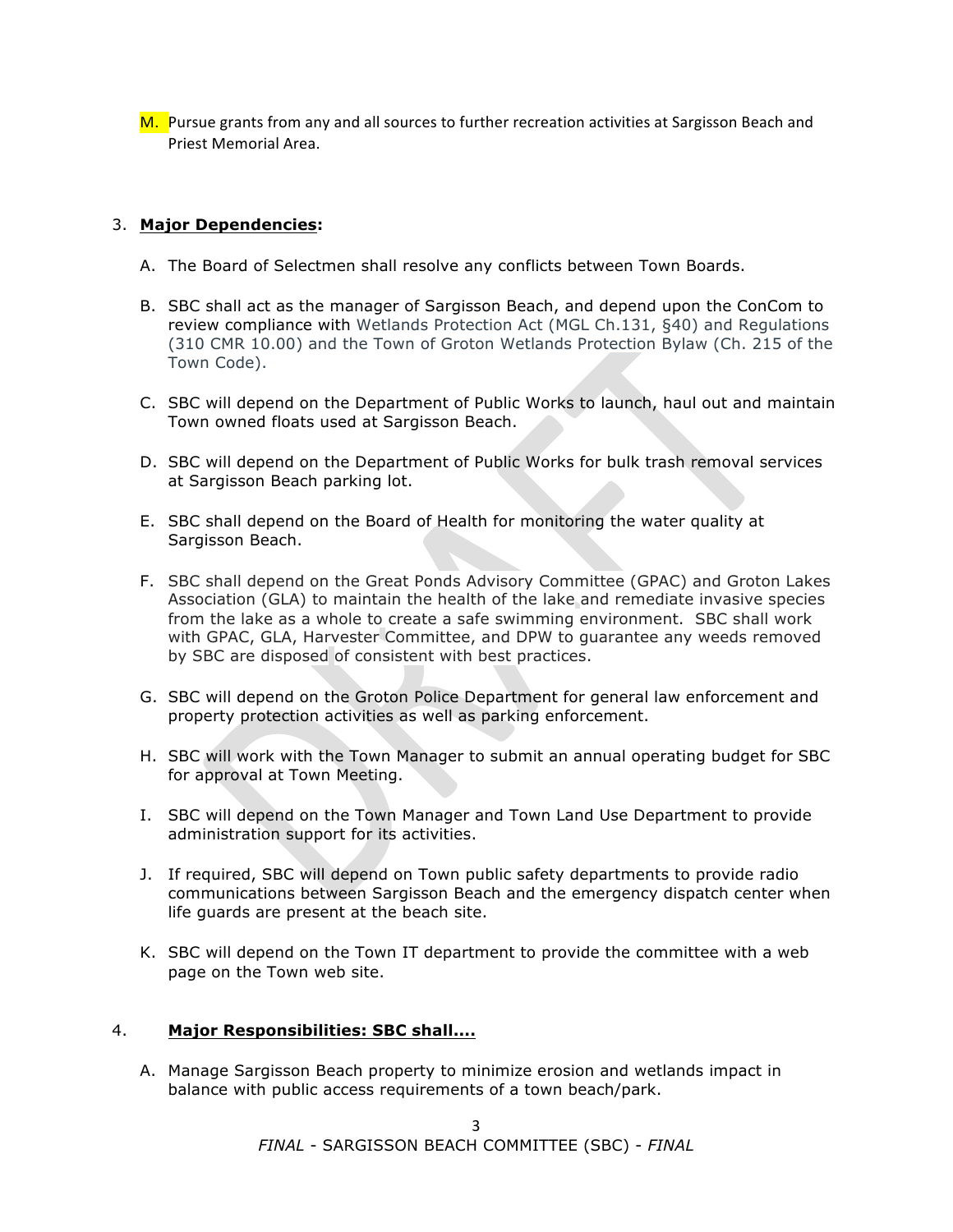- B. Apply for Request for Determination (RDA) of Applicability or a Notice of Intent with ConCom, for any work within 100 feet of wetland. SBC shall apply for a RDA, for minor projects (decks, utility installations, tree cutting, removal of non-native, invasive plants, etc.) that involve minimal or temporary intrusion into the 100-foot buffer zone of wetland resource areas require the filing of a Request for Determination of Applicability before the work commences.
- C. Comply with terms of Wetlands Protection Act (MGL Ch.131, §40) and Regulations (310 CMR 10.00) and the Town of Groton Wetlands Protection Bylaw (Ch. 215 of the Town Code).
- D. Set policy and rules for Sargisson Beach and the surrounding conservation properties, consistent with ConCom policies and balancing public access. Policy and rules shall be clearly published at entry points to the properties, on the beach and on the Sargisson Beach web page.
- E. SBC shall consult with Department Head or Town Manager before implementing any policy change that would create an increased workload upon a town department.
- F. Set the opening and closing for Sargisson Beach swim area, and parking lot, and determine any off-season access.
- G. Conduct a survey of town residents' interest in Sargisson Beach and recreation services within 12 months of its formation. SBC shall conduct additional studies as needed and upon request of the Board of Selectmen.
- H. Plan, design, implement and operate recreation activities on the Sargisson Beach property for the benefit of the Town's citizens and other authorized users.
- I. Insure that recreation activities at Sargisson Beach do not violate any usage requirements and do not violate any usage restrictions that might be spelled out in the deed, or other legal document, associated with the transfer the property to the Town.
- J. Insure the recreational services offered meet common sense safety standards and comply with the requirements of the Town's liability insurance coverage.
- K. Investigate and determine what, if any, fees must be paid annually by Town citizens and authorized users, to use any, some, or all of the recreational services offered.
- L. Without be excessive, provide appropriate signage on the Sargisson Beach and Priest Memorial properties that provides for directional assistance and user safety. Such signs that cannot be read from Whiley Road are exempt from the Town's Sign By-Law.
- M. Provide for timely Sargisson Beach cleanup, sanitation services and trash removal during the open season for Sargisson Beach.